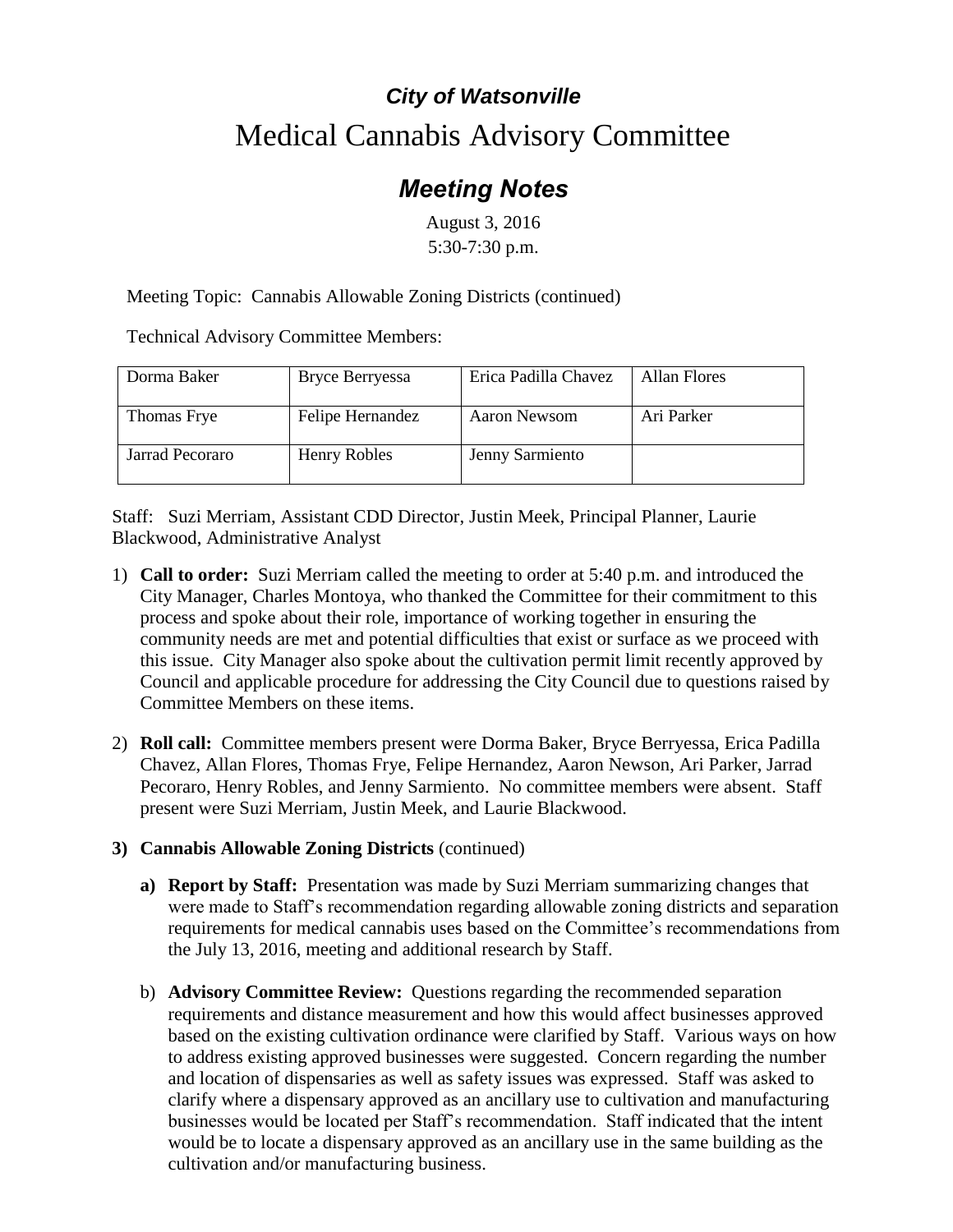- **c) Public Input:** Members of the public spoke about need to provide guidance through legislative intent without violating on ex post facto law, expressed concern about implementing regulations that limit ability of owners to utilize their properties, suggested allowing testing facilities in same districts as manufacturing and cultivation as well as using other potential testing facilities and allowable sites, and asked about separation requirements for libraries.
- d) **Advisory Committee Discussion:** Members discussed the potential number of dispensaries that would be allowed based on the recommended zoning districts and separation requirements as well as other factors such as operational standards and submittal requirements. Limiting the number of dispensaries based on population and use of a compliance program to address safety concerns was also discussed. In addition, questions were asked and discussed regarding the testing process, State requirements, number of potential testing facilities that may be located in the City, and the importance of their proximity to cultivation and manufacturing sites.
- e) **Action:** A motion was made by Henry Robles and seconded by Jarrad Pecoraro to allow businesses previously approved based on the City's existing cultivation ordinance to operate as a non-conforming use provided they continue to operate in compliance with all applicable regulations and laws.

Ayes: Dorma Baker, Allan Flores, Felipe Hernandez, Aaron Newson, Ari Parker, Jarrad Pecoraro, Henry Robles, and Jenny Sarmiento. Noes: None Abstains: Bryce Berryessa, Erica Padilla Chavez, Thomas Frye Motion passed

A motion was made Bryce Berryessa and seconded by Ari Parker to allow testing facilities to be included in the IG (General Industrial) District as well as IP (Industrial Park) and CO (Office Commercial) Zoning Districts.

Ayes: Dorma Baker, Bryce Berryessa, Allan Flores, Thomas Frye, Felipe Hernandez, Aaron Newson, Ari Parker, Jarrad Pecoraro, Henry Robles, and Jenny Sarmiento. Noes: None Abstains: None Absent: Erica Padilla Chavez Motion passed

A motion was made Jenny Sarmiento and seconded by Bryce Berryessa to approve Staff recommendation regarding allowable zoning districts, separation requirements and distance measurement with change to allow testing facilities in IG District and inclusion of language regarding non-conforming uses.

Ayes: Dorma Baker, Bryce Berryessa, Allan Flores, Thomas Frye, Felipe Hernandez, Aaron Newson, Ari Parker, Jarrad Pecoraro, Henry Robles, and Jenny Sarmiento.

Noes: None